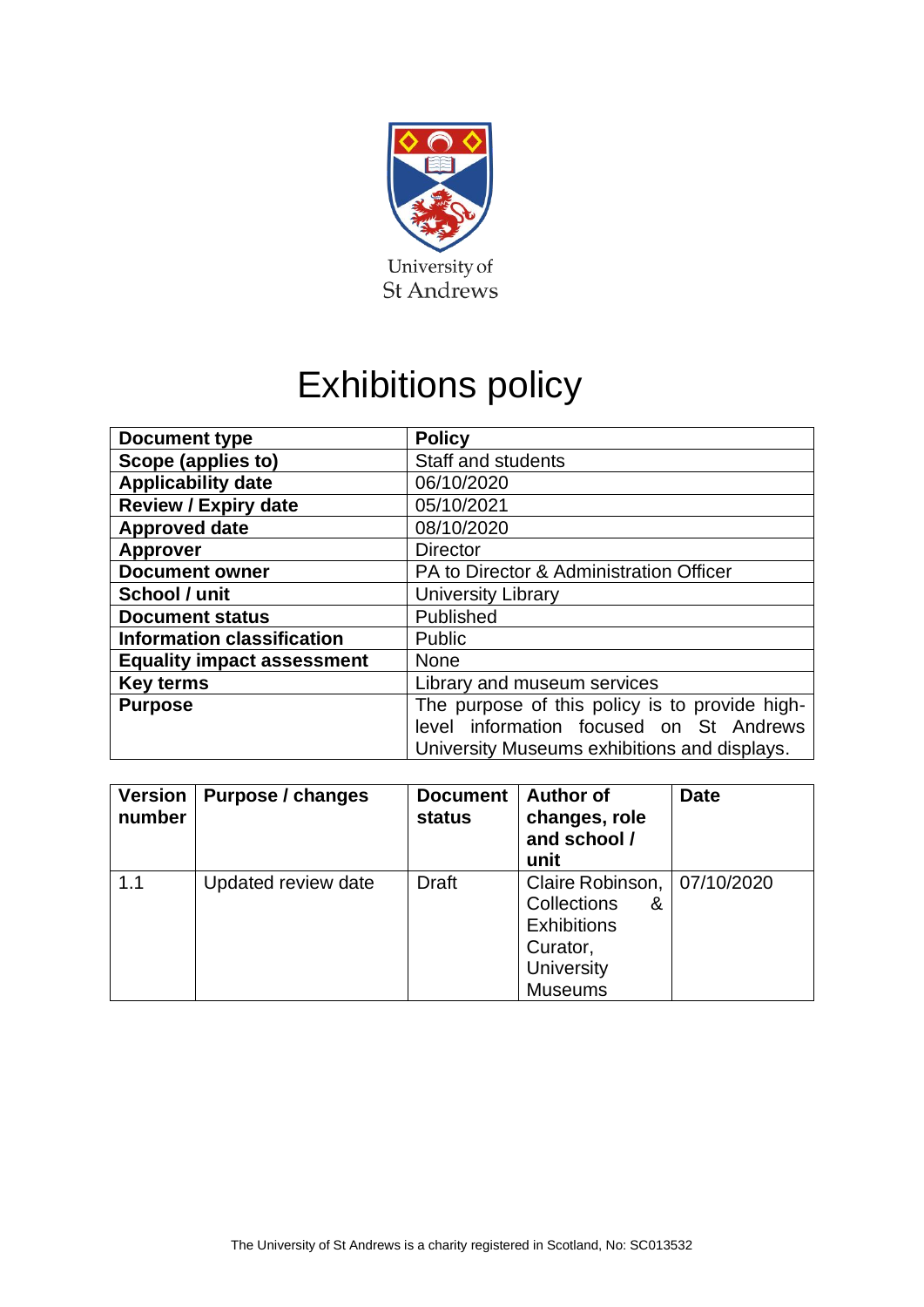# **St Andrews University Museums Exhibitions and Displays Policy 2019**

#### **1. Policy Overview**

The purpose of this policy is to provide high-level information focused on St Andrews University Museums exhibitions and displays. It provides information about our exhibition and display venues, our exhibitions programme and the aims that guide this programme. It also outlines the process by which individual exhibitions and displays are selected, including selection criteria.

St Andrews University Museums are a key component of the University's cultural heritage provision. We are currently in an exciting period of redevelopment that involves the expansion of the University Museum to accommodate significant new temporary exhibition space. This enables us to grow our exhibitions programme to include touring exhibitions and high-profile loan and partnership opportunities. Our expanded exhibitions programme supports and promote our mission and vision, as outlined below.

### **2. Our Mission**

The mission of St Andrews University Museums is to develop and care for its collections and to make these accessible to all – to be a museum that has a central role within a world class University – maximising this position and its collections to enrich the experiences of its audiences – academics, students and the wider community.

It supports the University strategy and ambition – aligned to the five core ideas of social responsibility, world-leading, diverse, global and entrepreneurial St Andrews. Demonstrating a determination to move forward with purpose, integrity, and success: *Ever to Excel*.

### **3. Our Vision**

The University Museum will be a world leader in the use of museum collections and culture to create opportunities for engagement for wider public benefit.

The University Museum will be a cultural hub at the centre of St Andrews. It will provide an open door for conversation with our communities, a place of encounter with collections, people and ideas. The University Museum will be recognised as a place of innovation and experimentation that embodies the spirit of research, a forum for meetings of minds and a space for learning, conversation, provocation and action. This is embodied in its approach to research, teaching, programming and engagement. The University Museum will set an exemplary standard in collections care and understanding, leading the way in building the relationship between University research and the use and development of the collections.

# **4. Our Exhibitions**

This policy covers all St Andrews University Museums exhibition and display activities, including exhibitions in our two accredited museum venues, the University Museum and the Bell Pettigrew Museum.

We also manage displays across the University campus in academic departments, library spaces, halls of residence and state rooms. Any displays that contain University museum collections must be managed by St Andrews University Museums and are subject to individual discussion and agreement.

The redevelopment of the University Museum has created a new temporary exhibition gallery that has resulted in a significant increase in the amount of available display space. This facilitates an expanded exhibitions programme to include touring exhibitions and high-profile loan and partnership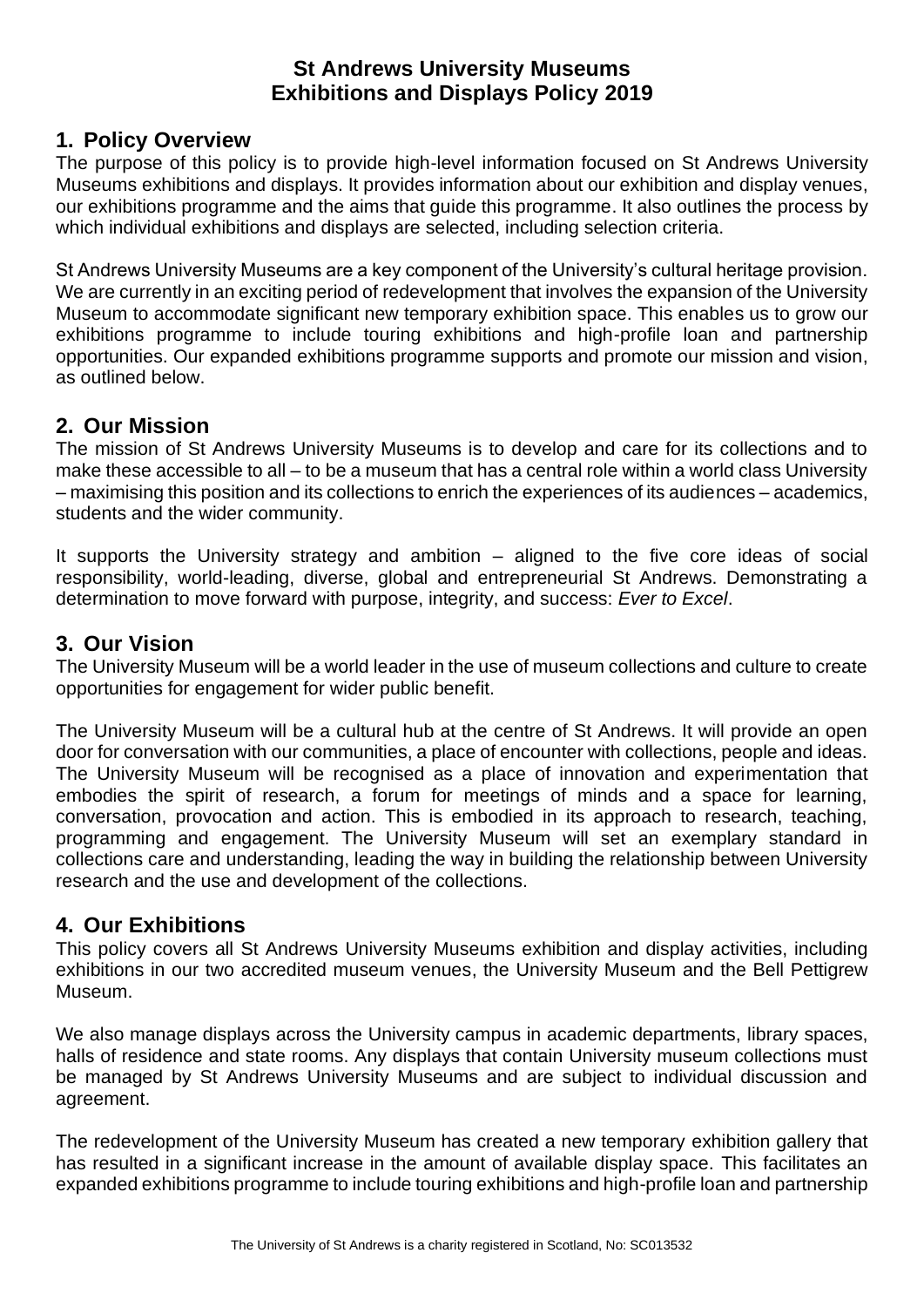opportunities. The new exhibition gallery is a flexible space that can be configured to accommodate large and small exhibitions. It has been designed to meet Government Indemnity Standards for environmental control and security.

Our exhibitions programme at the University Museum consists of two to three core exhibitions in the large gallery space and four to six smaller exhibitions each year in the smaller gallery. Exhibitions are accompanied by education and outreach programmes, publications and retail merchandise. Our exhibitions programme is agreed 1-3 years in advance, depending on the scale of exhibitions.

In developing our exhibitions programme, we are guided by the following aims:

- 1. To increase understanding and engagement with the University's collections through the development of exhibitions that are accessible to all of our audiences and seek to meet their needs
- 2. To act as a conduit between the University's collections and our audiences, providing accessible exhibitions that encourage understanding, engagement, discussion and debate
- 3. To develop exhibitions that represent the highest standard in the care and display of exhibits, exhibition design, interpretation and audience engagement
- 4. To develop exhibitions as part of a varied, balanced programme that provides a multidisciplinary and multi perspective approach to subjects, ideas and themes
- 5. To support and promote academic teaching and research within the University through the development of exhibitions that encourage the sharing, discussion, debate and challenging of ideas for the wider public benefit
- 6. To engage with contemporary issues that affect society and encourage learning, conversation, provocation and action
- 7. To produce exhibitions that are innovative, creative and experimental in their approach
- 8. To actively engage and partner with existing audiences and low-user groups, increasing our understanding of those audiences through collaboration, audience research and evaluation
- 9. To stage exhibitions that provide a distinctive contribution to the other cultural heritage provisions within the University – especially at the University Library, Byre Theatre and the Music Centre – and also wider St Andrews – the British Golf Museum, St Andrews Museum (Fife Cultural Trust), St Andrews Preservation Trust and St Andrews Cathedral and Castle (Historic Environment Scotland) and the St Andrews Botanic Gardens
- 10.To collaborate with diverse partners, including academics and community groups, to develop engaging exhibitions
- 11.To work with our cultural partners within the University to develop exhibition themes and ideas that promote cross-working and programming opportunities to maximise impact
- 12.To develop exhibitions in partnership with museums across the UK and further afield to share expertise, reach new audiences and promote further knowledge of St Andrews University Museums within the national and international museum community

# **5. Our Audiences**

The University Museum will expand its visitor figures from c. 33,000 in 2017-8 to c. 50,000 in 2020- 1 - with an ambition to reach 70,000 within three years. To achieve this, we will attract a wide range of audiences to the University Museum, including repeat visitors, through the delivery of innovative and accessible exhibitions. Our key audiences are:

- University community, including staff and students
- Independent adults, including local interested adults, weekenders and 'culture vultures'
- Future learners and kids on holiday
- Tourism Scotland market
- Our community base through collaborative and tailored approaches
- School audiences through exhibition-based programming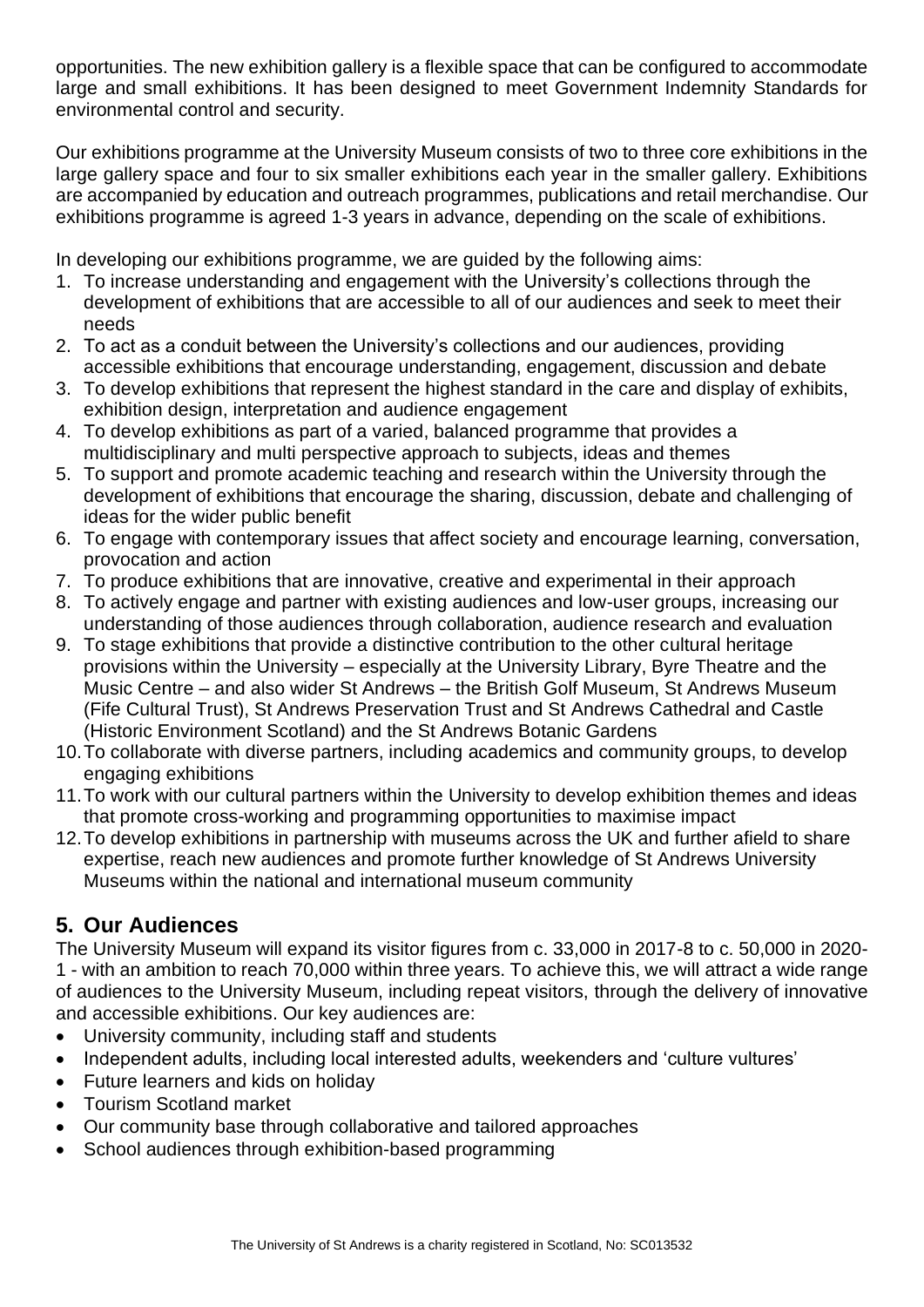We expand our knowledge about our visitors through audience research carried out regularly during the year. The evaluation of exhibitions and permanent displays, as well as some key displays, informs future programming.

#### **6. Selection of Exhibitions**

St Andrews University Museums welcomes exhibition proposals from across and outside of the University. The first stage in the process will be the completion of a Note of Interest Form, which can be accessed via the St Andrews University Museums website. Curatorial staff will talk to the principal contact to provide guidance on the best method of delivery for their proposal. If it is felt that the proposal is most suited to an exhibition, the principal contact will then be requested to complete an Exhibition Proposal Form.

All exhibition proposals will be considered for their suitability as an exhibition by St Andrews University Museums on a quarterly basis. Shortlisted exhibitions will be considered by the Museum's Academic Advisory Committee, which meets three times a year. The Committee will consider proposals in accordance with the following criteria:

- 1. The relevance of the exhibition to our exhibition aims, as outlined in section 4
- 2. The relevance of the exhibition to our target audiences throughout the annual programme
- 3. Impact of the proposed exhibition in the promotion and support of engagement opportunities with our diverse user groups
- 4. Display of a range of different media e.g. objects, costume, paintings, sculpture, specimens, new media
- 5. Availability and suitability, including legal title/ownership, of the items intended for display in the proposed exhibition
- 6. Capacity to facilitate the proposed exhibition, which is subject to available resources, organisational priorities and staff time
- 7. Scope for income-generation through sponsorship and retail opportunities

The final decision will be made by the Director of Museums and approved by the Assistant Vice Principal, Collections and Digital Content on behalf of the University. St Andrews University Museums will inform applicants when a decision has been reached.

#### **7. Exhibition Process**

Following the approval of an exhibition proposal, St Andrews University Museums will prepare an exhibition agreement in consultation with the exhibition partner(s). This will set out the terms and conditions for the development and delivery of the project. Exhibition timescales, budgets and the commitments of each partner is determined at the early planning stages.

University curatorial staff will lead on all aspects of the management of the exhibition including project planning, exhibition design, conservation, interpretation, installation, marketing and evaluation.

| <b>Version</b><br>number | Purpose / changes | <b>Document</b><br>status | <b>Author of</b><br>changes, role<br>and school /<br>unit              | <b>Date</b>      |
|--------------------------|-------------------|---------------------------|------------------------------------------------------------------------|------------------|
| 1.0                      | Final             | Approved                  | Claire<br>Robinson,<br>Collections &<br><b>Exhibitions</b><br>Curator, | <b>June 2019</b> |